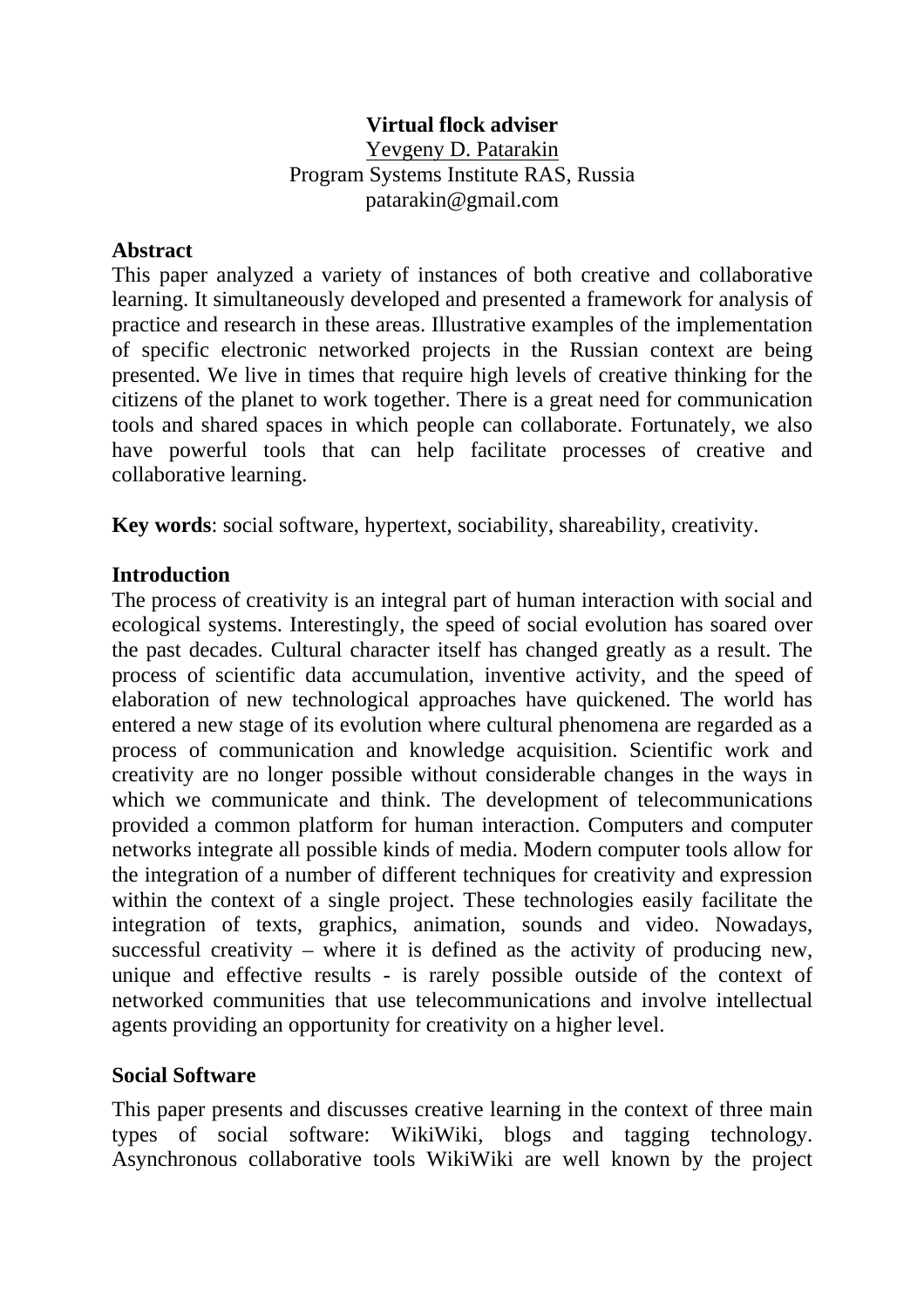Wikipedia. The Wiki technology [Leuf, Cunningham 2001] can seriously affect the way computers are used in education as it permits to create and discuss content within the same space. The WikiWiki space is a counterpart of school blackboard where students and teachers exchange their knowledge. Self published on-line journals or Weblogs are well known by the popular blogging site LiveJournal.com. A huge number of communities whose members create their content has appeared recently [Rosenbloom A., 2004]. Readers publish news and comment them themselves. Remarkably, readers are allowed to not only carry out discussions but also estimate the quality of posts and comments. The mechanism of collective filtration ensures high quality of published material. Many researchers show interest in blogs due to their clarity and availability; they regard blogs as a type of personal e-learning spaces [Tepper M., 2003]. Tagging technologies are well known by the projects Del.icio.us and Flickr.com. The achievements of social software were recognized in 2004 when the projects WikiPedia.org and LiveJournal.com were awarded a Webby-Award for Best Communities.

The processes of community building with social software elements are more like the process of flocking because they are bottom-up and self-organizing. In fact, most bird flocks don't have leaders at all. Rather, each bird follows a set of simple rules, reacting to the movements of the birds nearby it [Resnick, 2003]. Each user of social software like a bird follows a set of simple rules, reacting to the behavior of the other users in virtual community. The behaviors of the overall system in all these cases like Wikipedia, LiveJournal or Del.icio.us arise from interactions among the users of the system.

## **New tools and new ways of leaning**

According to Engelbart [1988] our tools and media are influencing our ways of doing and our ways of viewing the world. According to Turchin [1993] the same action may be a creative act when it is done for the first time and mechanical repetition of the past when it is done according to established, known rules, by applying standard procedures. Machines will rid the human being of that sort of work and transfer human activity to that level of the hierarchy which is still creative at the given moment. To illustrate this further, let us consider the case study of the building of several collaborative hypermedia projects. These projects were complex and creative two yeas ago. But now they are simple and obvious. When we look on them through the lens of social software we can see how to preserve our previous experience and how to improve our ways of collaborative learning.

The *Rural Media Library*<sup>1</sup> project got its start in 2002, it joined the teams of 14 villages, 60 senior pupils participated in the projects. Their objective was to create a collective hypertext representing the life in villages of Nizhni Novgorod region. At the initial stage of the project the teachers from the participating schools draw up a list of objects to be presented by each village —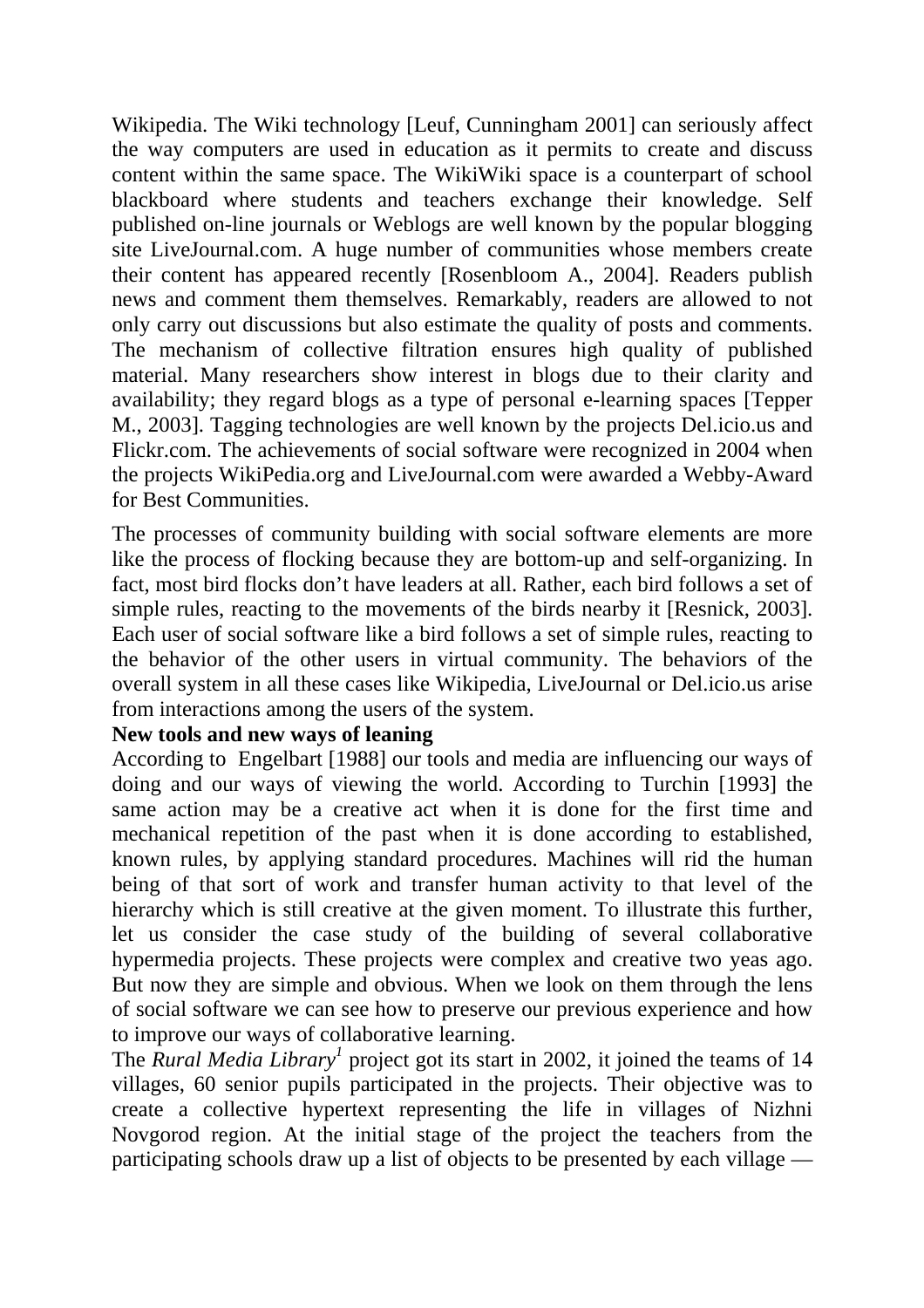the list contained 70 objects. In the course of discussion only most important objects remained and their total number amounted to 50. During the spring expeditions of April-May 2002 the participants made digital photographs, audio- and video records of the objects they were exploring. As a result, we got media objects collections specific to each village. The students' task was then to complete their digital materials with their own descriptions or stories. As we had already got exhaustive information about the objects, the students were asked to describe only their personal recollections and attitude towards the object. This seemingly easy task completely conflicted with students' previous learning experience. The following stage of the project consisted in writing essays on the topic "One schoolboy's day in Nizhni Novgorod village…" These were stories where characters are a part of village landscape with its pits, roads, rivers, and bridges, and they meet with teachers, old residents, and skilled craftsmen. As we have at our disposal several photographs and records describing people and objects from different villages, we can complete the stories made by the participants from one village with records from another village.

The second project "Collective hypertext of the biological station in the village ofStaraya Pustyn"<sup>2</sup> started in the summer 2003; 30 senior pupils from Nizhni Novgorod and its outskirts took part in the project. The students used digital materials prepared for the National Park. Every student described one of his school mates, one site in the outskirts of the biological station, one animal and plant species prevailing thereabout. The texts were automatically supplemented with photographs and video streams from the digital collection. The students were requested to mention names of other objects when describing theirs; for instance, describing the road leading to the lake it was important to mention the plants which grow around. References among separate entries were established and supported by special program agents; our students were concerned only with the contents of their texts. It is important to note that not only the essence of the project was related to ecological problems but also its tools and forms were focused on the formation of collective self-organization experience. The project ended up as a network of interconnected objects as a result of individual activity.

The third project carried out in the autumn of 2003 resulted in an open hypertext encyclopedia about cities, regions, schools, and school pupils<sup>3</sup>[.](#page-4-2) The information was gathered and selected by senior pupils from 12 schools of Nizhni Novgorod, Saransk, and Cheboksary. The project made use of the technology of automated text linking with the help of the program agent designed for the *Village Media Library* project. The list of objects to be described contained 70 objects connected with learning and cultural life of school pupils in different cities. The articles of the encyclopedia appear on the computer screen as a collection of all entries made by different authors on a given subject. The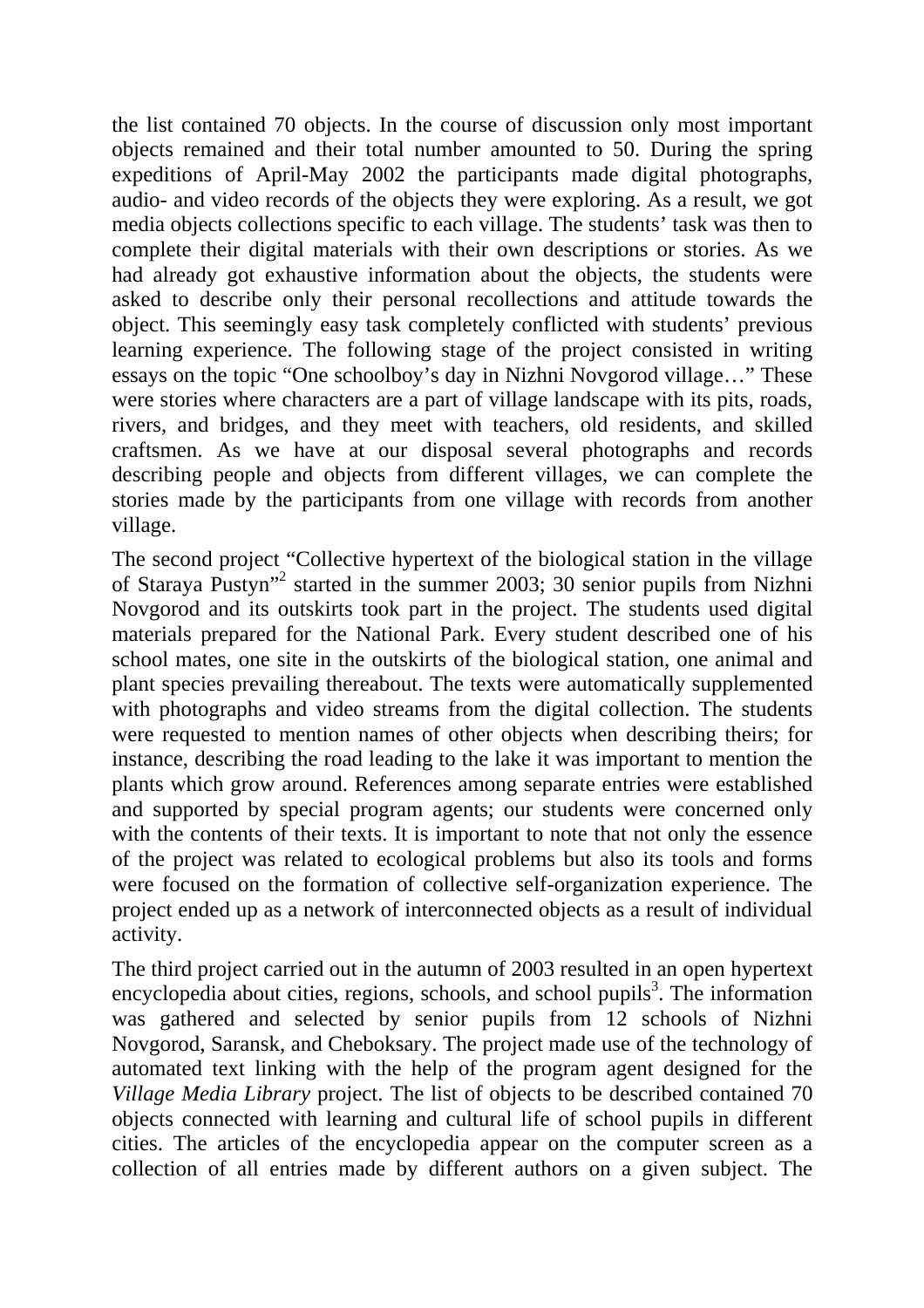encyclopedia is available as a web-site open for add-ins or an accomplished compact disk. A lot of articles of the CD encyclopedia are completed with photographs and videostreams made in the autumn of 2003 in the outskirts of the schools. All the encyclopedia entries are connected with others by means of references. The entries of the Internet version can be specified, modified, or supplemented. Moreover, the encyclopedia is now open for new entries; everyone who wants to complete it with some pieces of information can do this. If an author creates a new entry or a new notion which cites existed entries, the references between the notions will be made automatically.

The projects described above are based on the concept of regional network communities of learning. Collective activity of a regional network community of learning presupposes the presence of a common space equally accessible to all the participants where they could express their thoughts, connect different entries with each other. Such an electronic media comes to take place of a conventional blackboard where everyone can write and draw. It is important question who start to write first and who will be a leader-bird in the process of collaborative writing. At the initial stage of all these projects the teachers draw up a list of objects to be presented. It was done every time because we were worried about process of learning and try to control this process. As we see now through the lens of social software the new way of doing and learning gives to learners the control of information and lets them use their own words for creating collaborative hypertext. In this model of learning teacher is not a leader of the flock but rather virtual flock adviser or school adviser.

# **References**

 $\overline{a}$ 

- 1. Engelbart D, Lehtman H., 1988, "Working Together," BYTE, December.
- 2. Leuf B., Cunningham W., 2001, The Wiki Way: quick collaboration on the Web, Addison-Wesley
- 3. Resnick, M., 2003, Thinking Like a Tree (and Other Forms of Ecological Thinking). International Journal of Computers for Mathematical Learning, vol. 8, no. 1, pp. 43-62
- 4. Rosenbloom A., 2004, The Blogosphere. Introduction, Communications of the ACM, Vol. 47, N 12, pp. 30 - 34
- 5. Tepper M., 2003,The rise of social software, netWorker, Volume 7, Number 3, Pages 18-23
- 6. Turchin, V. (1993). The phenomenon of science. Moscow: Nauka.

<sup>1</sup> http://pat.iatp.ru/cgi/linknet.pl

<sup>2</sup> http://www.uic.nnov.ru/pustyn/ststory03/12.html